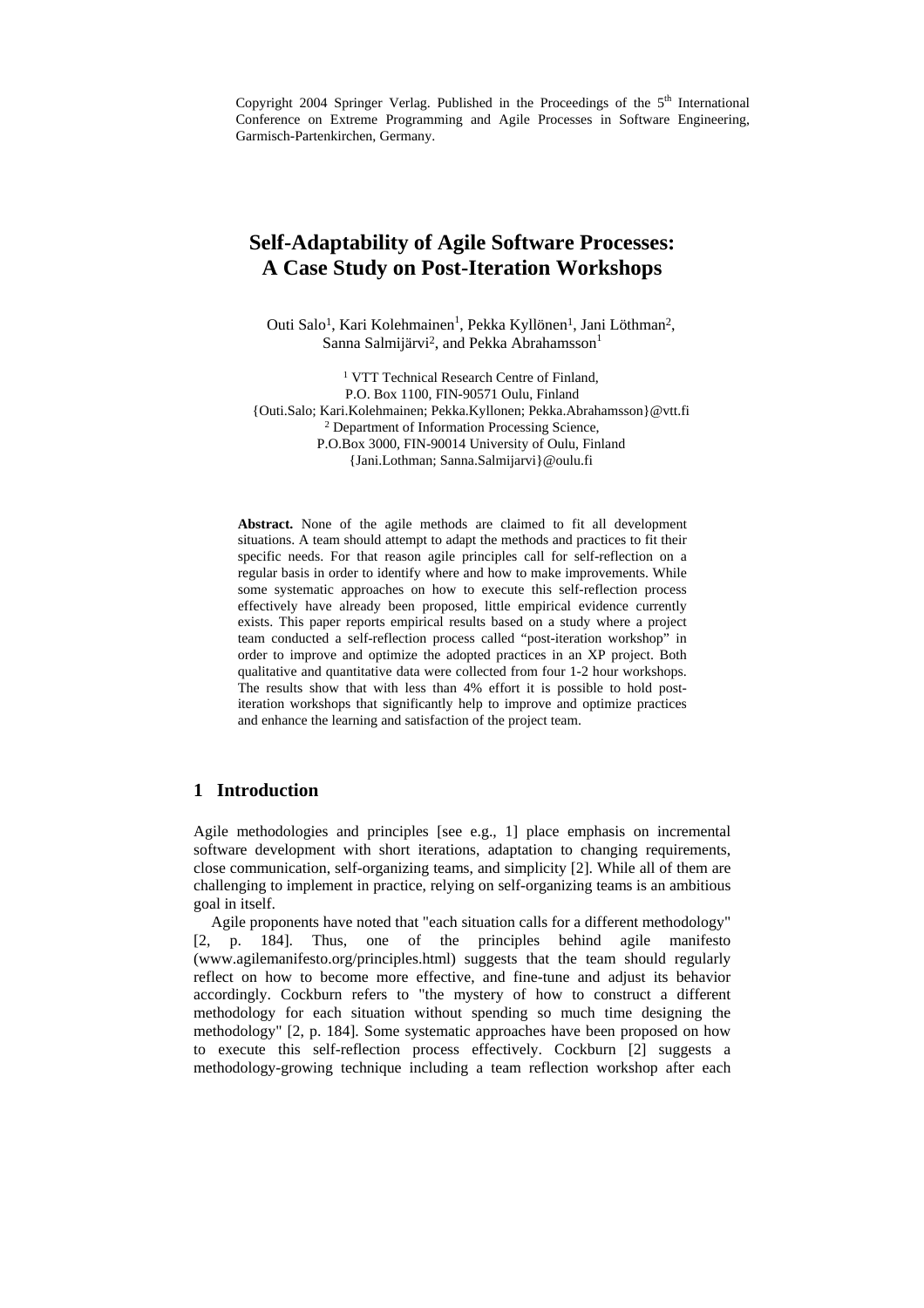iteration. Furthermore, Dingsøyr and Hanssen [3] have suggested a learning mechanism called postmortem reviews to be used as an extension for agile software development methods. It works towards making good use of the experiences of project participants at the end of iteration to enhance the development process. In agile software development, one iteration may last from one to four weeks [4]. In terms of knowledge management, post mortem reviews could be described as a method that targets "dynamic interaction that facilitates the transformation of personal knowledge into organizational knowledge" [5, p.14]. The idea of postmortems in software development projects is not a new one. In recent years different postmortem techniques have been used in traditional software development approaches [examples 6, 7]. They suggest that each project should conclude with postmortem review to analyze our shortcomings in order to learn and improve [7]. Postmortem reviews have been found to be effective as a tool for organizational learning and productive from the software process improvement (SPI) point of view [example 8]. However, they are not suitable, as such, to an agile software development environment since they focus on traditional software development approaches involving long durations, rich and detailed documentation and large projects [see example 7].

However, little empirical evidence on using either team reflection workshops or the lightweight postmortem reviews in agile software development exists. This paper presents empirical results from a case study (eXpert) where a project adopting Extreme Programming (XP) method systematically reflected its practices after each increment in a session that combined elements from both the Cockburn's team reflection workshop [2] and the lightweight postmortem review technique suggested by Dingsøyr and Hanssen [3]. This technique, as presented here, is referred to as a post-iteration workshop. The case study presented here is the first among an ongoing series of Agile case studies conducted at the Technical Research Centre of Finland.

This paper is composed as follows. The following section presents the research design including the method, the research target and settings. The paper continues with the results, experiences of the post-iterations workshops and conclusions. The paper concludes with final remarks.

### **2 Research Design**

In this section, the research method, data collection, the post-iteration workshop technique (i.e., research target), and the research setting are described.

### **2.1. Research method and data collection**

The research method used in this study was action research [9] that can be seen as one form of case study. The focus is more on what practitioners do rather than what they say they do [10]. The resulting knowledge should guide the practice [11]. In action research, the modification of reality requires the possibility of researcher intervention [12]. In the post-iteration workshops the researchers' acted in the role of a moderator and participated in the generation of positive and negative findings and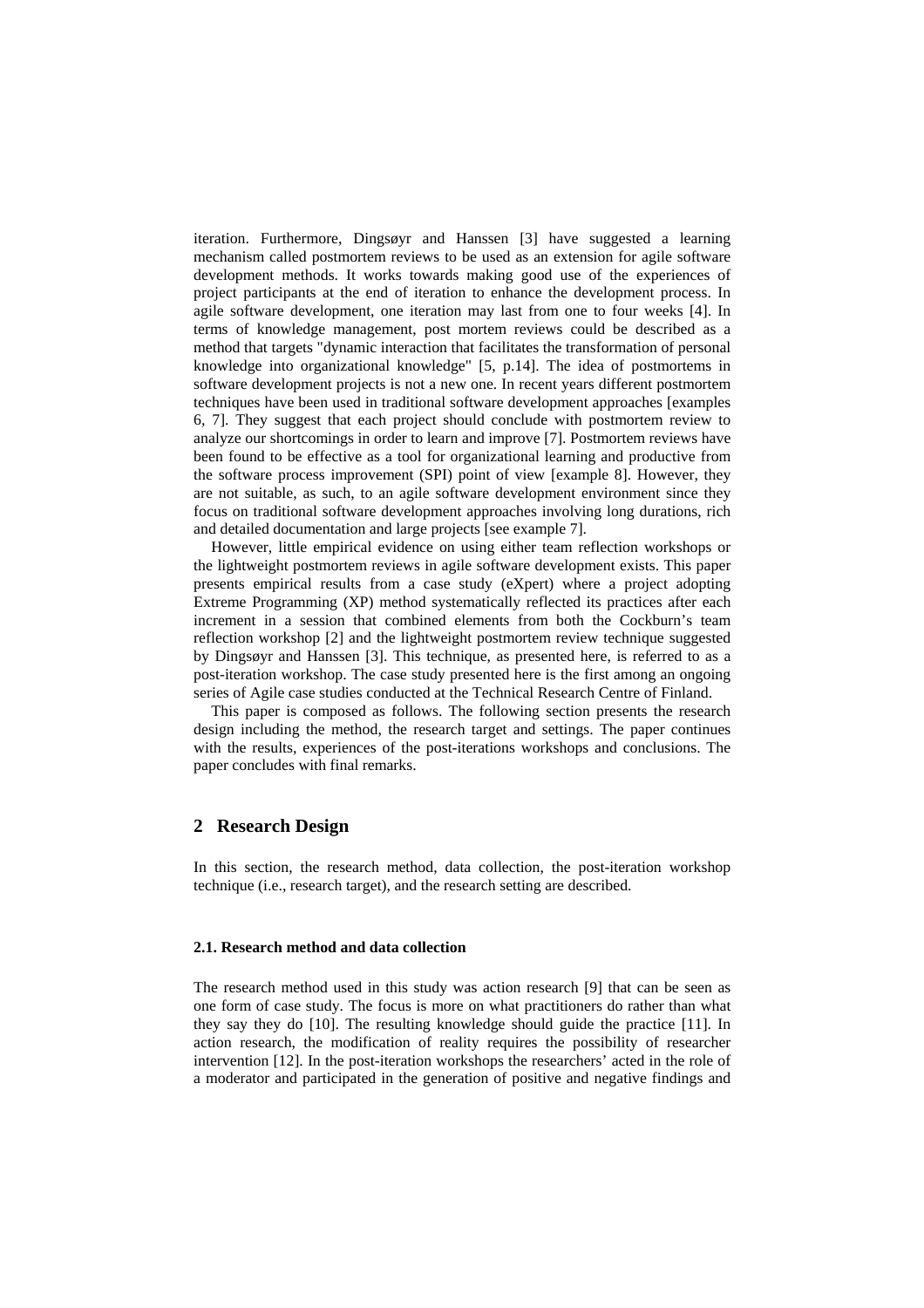enhancing the process with the project team. However, they did not participate in the actual software development work, but acted more as a support team for the developers.

Quantitative and qualitative research data was collected on a) effort used on workshops, b) quantity of findings and c) their content and, d) quantity and e) content of suggested and actual process enhancements (i.e. action points). Furthermore, developers maintained diaries to record their negative and positive perceptions on the process. A final interview was also held for the project team at the end of the project.

#### **2.2. Research target: Post-Iteration Workshop technique**

The research aims to study how a short iterative reflection session is suitable for selfadapting the practices during an Agile software development project. The existing reflection techniques (i.e. lightweight postmortem review and team reflection workshop techniques) were examined beforehand. The aim was to combine and adopt these techniques in order to attain effective self-adaptability with minimal effort and high impact. As a result, a post-iteration workshop technique was constructed.

As suggested in the postmortem review technique, the problem-solving brainstorming method called KJ method [6] was adopted in the post-iteration workshops. It was used for *generating experiences* from the project team and collecting and structuring this data. As a result, the project team generated positive experiences, i.e. the practices that should remain the same, on post-it notes and placed them individually for display on a flip chart with clarifying comments. The findings were then grouped and the groups were labeled to simplify the discussion on the emerged topic areas. Similarly, the negative findings were placed on display and grouped in order to identify the problem area. The reason for using KJ for generating experiences in post-iteration workshops instead of more free discussion, as suggested by Cockburn [2], was its controllability and effectiveness as a result of strict procedures.

Both techniques suggested prioritizing the negative findings and analyzing only the most important ones. However, in post-iteration workshop technique all the findings were considered to be equally important (whether positive or negative) and were included in further discussion. Furthermore, the amount of post-it notes was not limited in any way, as reported to be in the case of the lightweight postmortem review technique [3]. Moreover, a root cause analysis technique called the Ishikawa diagram for analyzing the underlying causes, as suggested in lightweight postmortem review technique, was considered but not included. As an alternative, the Cockburn's suggestion of analyzing the negative issues and collecting improvement suggestions along with discussion was followed using the organized flipchart of negative findings as a guide.

The post-iteration workshops ended with the generation and agreement on the improvement actions for the next iteration, i.e. list of action points. Finally, the list of action points from the previous workshop was revised to find out what improvements had actually taken place and which ones were not implemented for whatever reason.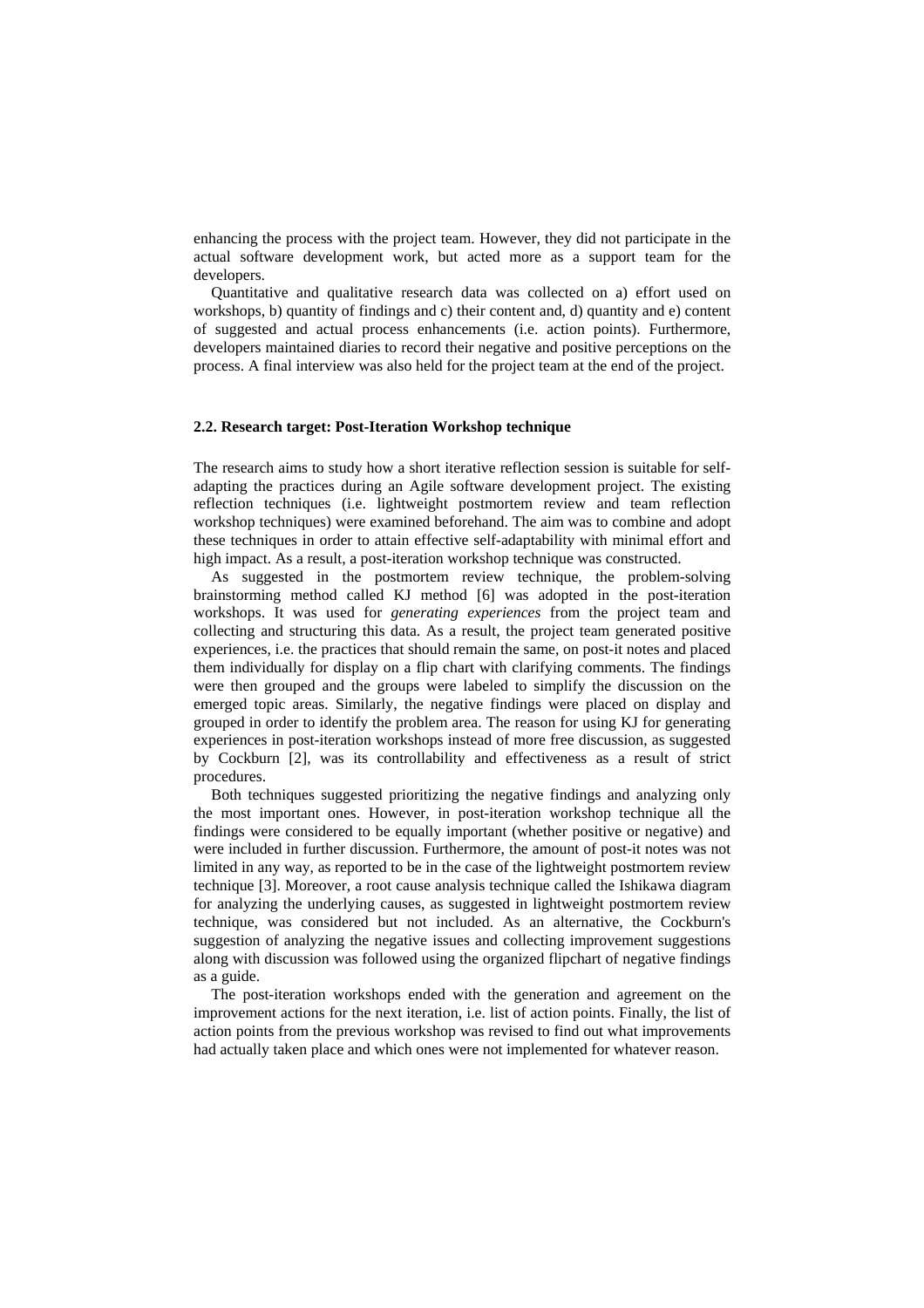#### **2.3. Research setting**

The case study was conducted in a software development project (eXpert) where a team of four developers implemented an intranet application for managing the research data obtained over years at a Finnish research institute. The project lasted eight weeks and the size of the resulting product was 10000 lines of code (see more details in [15]). The development team followed the XP process as suggested by Beck [4]. The team consisted of experienced university students to confirm comparability to practitioners in industry as suggested in [13]. The development team worked in a co-located environment with an on-site customer (a representative of a management organization), as suggested in XP practices [14].

The project members were novice on using agile software development methods. They were guided to adopt all the central XP practices including planning game, small releases, metaphor, simple design, testing practices, refactoring, pair programming, collective ownership, continuous integration, 40-hour week, on-site customer, and coding standards [4]. However, the project had the freedom to adapt the practices based on their experiences from the first iteration onwards. The decisions concerning process enhancements were to be made in the post-iteration workshops.

The project team worked a 24-hour week in four days, in other words from Monday to Thursday. As proposed by the 40-hour week rule, no overtime was recommended. The possible overtime was compensated in the following iteration. The project consisted of five iterations during the eight-week period. The first four iterations were the actual software development iterations and the last one was a corrective iteration. The first three iterations lasted for two weeks and the last two iterations for one week each. A post-iteration workshop was held after each of the iterations. Only the first four workshops are comparable and as a result included in the analysis presented in this paper. The last workshop can be regarded as postproject workshop that concentrates on the experiences from the entire project instead of the previous iteration. It is a valuable part of software process improvement (SPI) in an Agile organization and will be reported thoroughly in the near future.

## **3 Case Study Results**

In this section, the results of the post-iteration workshops are presented and interpreted. Each post-iteration workshop concentrated on the experiences gained from the previous iteration. At the end of this section, the perceptions of the project team are summarized.

#### **3.1 Post-Iteration Workshop Findings**

Table 1 presents the costs of post-iteration workshops in terms of effort usage. The data includes the effort of the four software developers. Results show that the effort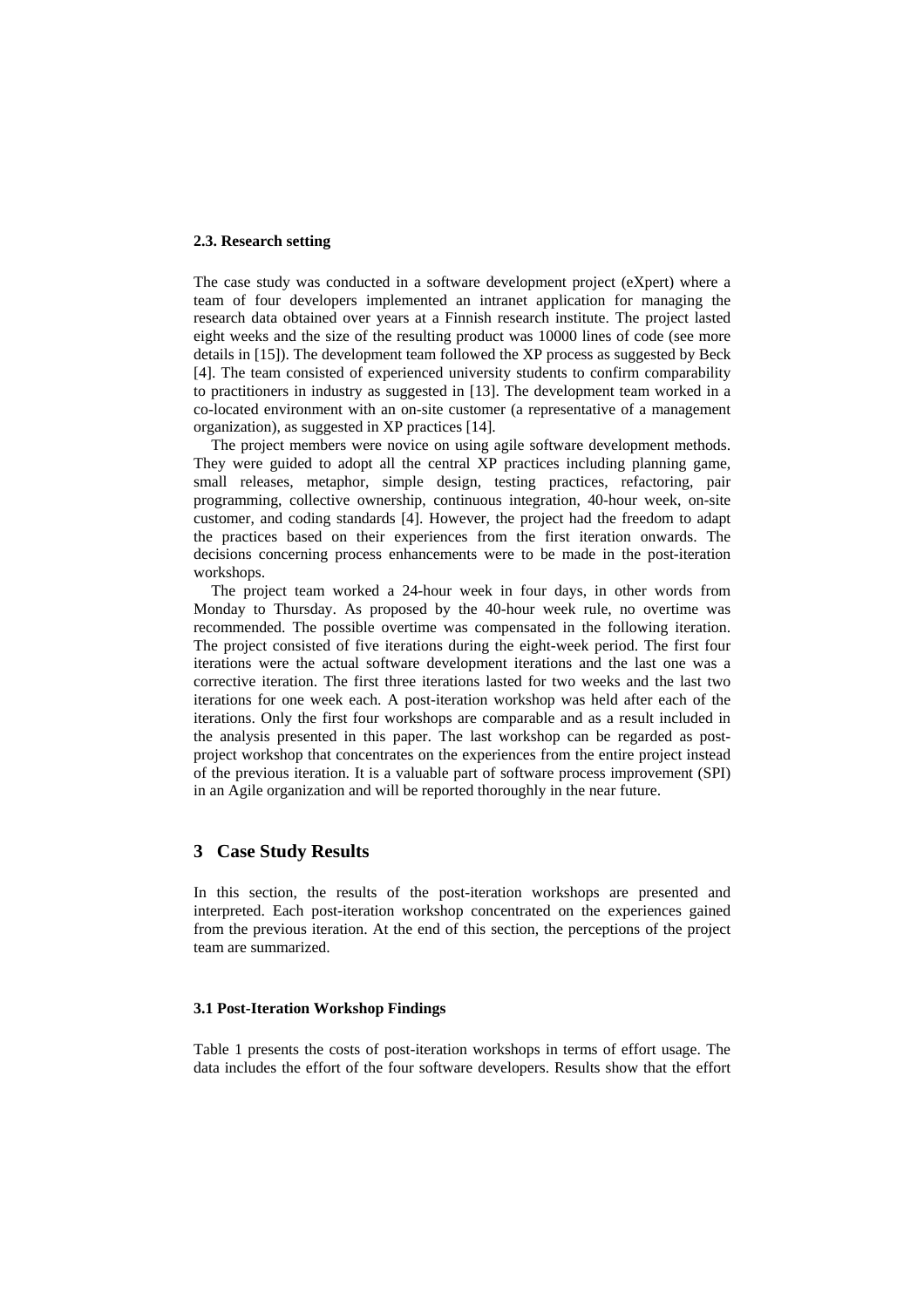spent reduced from iteration to iteration. In other words, the duration of a workshop went down from over 2.5 hours to less than one hour per session. It should be noted that due to the shorter duration of the fourth iteration (i.e. one week) the proportion of effort rises even though the actual effort spent is lower. Also, one factor that presumably increases the duration of workshop in the eXpert case study is the fact that the amount of findings was not limited and all of the findings were considered equally important (i.e., no prioritization).

| <b>Iteration</b> | <b>Effort on post-iteration</b><br>workshops (in hours) | <b>Total project effort</b><br>(in hours) | <b>Effort spent on post-iteration</b><br>workshops $(\% )$ |
|------------------|---------------------------------------------------------|-------------------------------------------|------------------------------------------------------------|
|                  | 10,7                                                    | 195,4                                     | 5.5 %                                                      |
|                  | 7,3                                                     | 189,7                                     | 3.8%                                                       |
|                  | 4,0                                                     | 193,7                                     | 2.1 %                                                      |
|                  | 3,7                                                     | 110,7                                     | 3.3%                                                       |
| <b>TOTAL</b>     | 25,7                                                    | 689,5                                     | 3.7%                                                       |

**Table 1:** Cost of post-iteration workshop

In Dingsøyr and Hanssen's [3] study, the effort spent on lightweight postmortem reviews was around 4.7% and the duration of one workshop was roughly 1.4 hours per person (calculated from their data). Cockburn [2] estimates a minimal duration from two to four hours. In this study, the average effort was 3.7% and the average duration of the workshop was 1.6 hours. The percentual effort spent on post-iteration workshops may seem somewhat high. However, it should be noted, that in eXpert the project team worked a 24-hour week which increases the percentual effort proportion comparing to a "normal" 40-hour week.

Findings of the post-iteration workshops are shown in Figure 1 including positive and negative issues, and how many improvement actions they were followed by.



**Fig. 1: Number of findings and improvement actions from the post-iteration workshop** 

The four post-iteration workshops resulted a total of 93 positive and 52 negative findings. Figure 1 shows the declining trend in both positive and negative findings. The positive findings decreased from 38 to 11 and negative from 25 to 8 findings per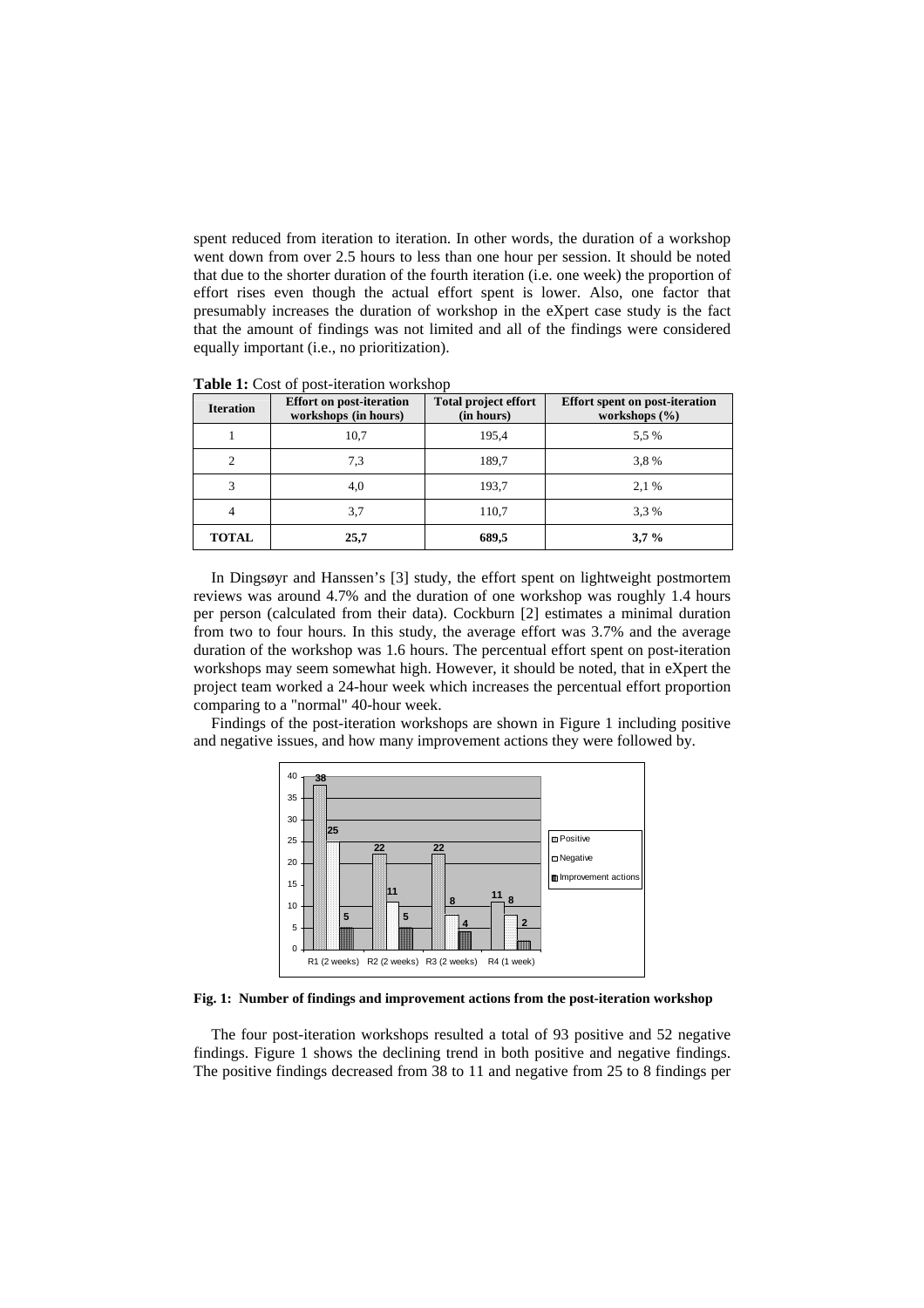workshop. Furthermore, the implemented process changes lessened during the project. This finding is in-line with that of Cockburn [2], who argued that the changes needed in the process will be much smaller after the second and subsequent increments.

However, other factors (than process satisfaction) might also influence the decline in positive and negative findings. For example, as the team became more accustomed to the adopted practices, their weaknesses and rewards may have been taken for granted. Moreover, as the post-iteration workshops were relatively close to each other (from one to two weeks apart) the team did not find it necessary to repeat the findings except for the most disrupting ones. However, the repeated positive and negative findings were recorded also in the subsequent workshops.



**Fig. 2: Ratio of positive and negative findings**

Figure 2 illustrates how the satisfaction of the project team evolved during the project by examining the ratio between positive and negative findings. During the first three iterations, the proportion of positive findings rises from 60% to 73% indicating increased satisfaction. In the fourth post-iteration workshop the proportion of positive findings dropped by 15%, while the amount of negative findings remained the same. The trend of three first iterations suggests that the process actually improves as a result of post-iteration workshops. However, this analysis is not yet strong enough to draw any conclusions. Furthermore, the closer examination of research data reveals that the topics causing negative findings became fewer during the project. The "topics" here refer to the post-it note groupings made according to the KJ-method to identify the specific problem areas for the findings. The data reveals that the criticism of the project team focuses on nine topic areas at the beginning of the project and declines rapidly to only two issues at the end. This analysis again supports the assumption that the XP process practices had actually selfadapted to the needs of the project team, i.e. increased their satisfaction for the process.

To explain the growing satisfaction that the data implicates, it should be reported that all except one suggestion for enhancing the software process practices were actually implemented. Alone, this power to influence on the daily working practices is likely to raise the positive atmosphere among the project team. Furthermore, the rapid and visible effect of the process changes is likely to satisfy the developers. The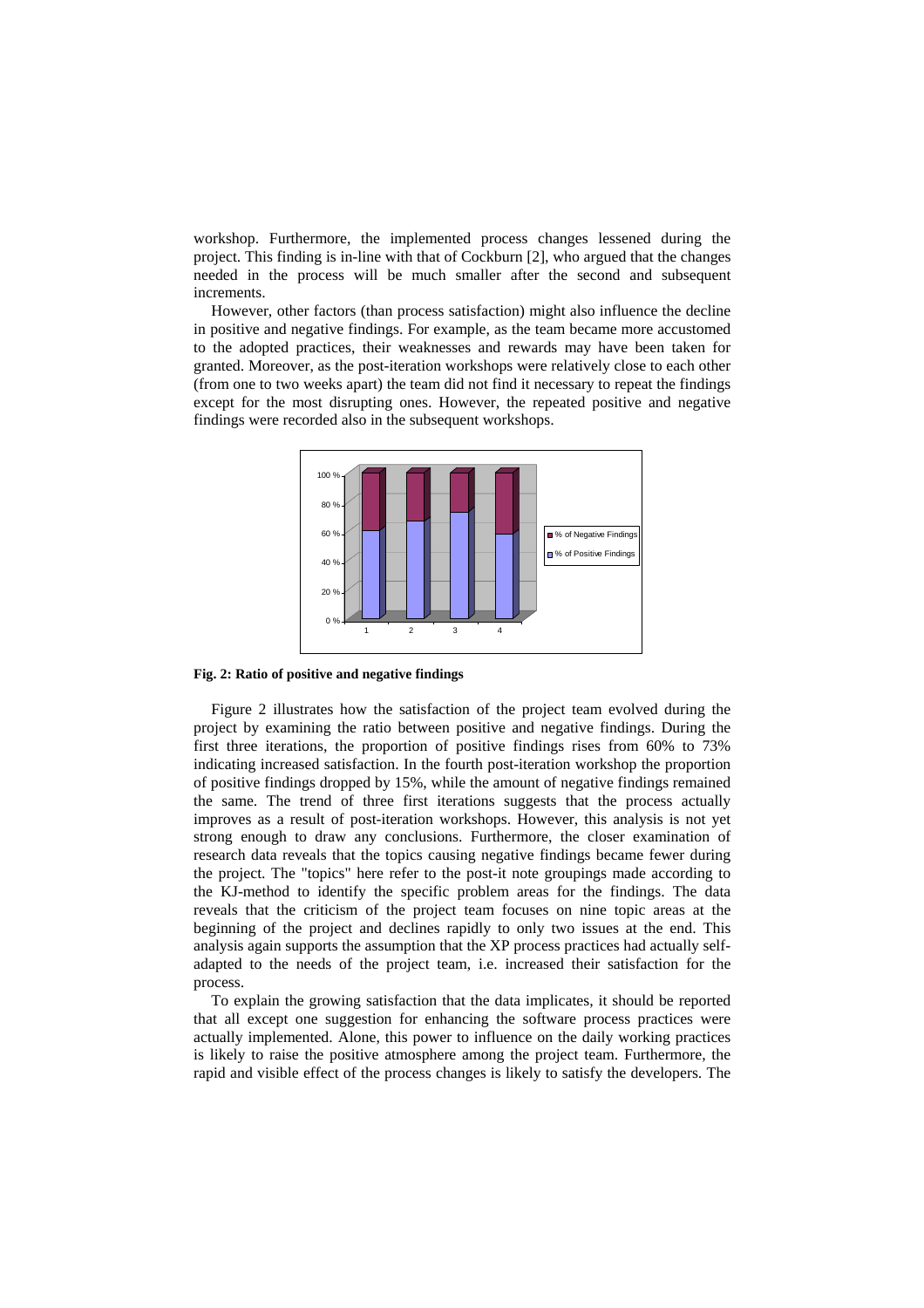spread between the negative findings and process changes can be explained by the fact that several of the negative findings needed no actions but were rather misunderstandings or other issues solved by learning through discussion during the post-iteration workshops.

Table 2 demonstrates the top five positive and negative findings during the entire project. Interestingly, the top positive finding was the controversial pair programming practice. It continued to appeal to team members during the entire project. Noteworthy is also the fact that all of the top five positive topics belong to the practices of XP. The top negative finding was time tracking. Due to the research character of the project, the collection of measurement data was heavy and time tracking detailed. Testing only became a negative issue towards the end of the project when the motivation of the outside testing group clearly decreased. Code commenting and time estimating findings generated mostly from the lack of proper standards and instructions. Test-driven development was found to be difficult as it was the first time the project team had encountered it and an experienced coach was not available.

|              | Top 5 positive findings | Top 5 negative findings  |
|--------------|-------------------------|--------------------------|
|              | Pair programming        | Time tracking            |
|              | Short iterations        | Testing                  |
| $\mathbf{r}$ | Continuous integration  | Code commenting          |
|              | On-site customer        | <b>Effort</b> estimation |
|              | Refactoring             | Test-first development   |

**Table 2:** Top five of the positive and negative findings

Table 3 presents a summary of the improvement suggestions and actions on the top 5 negative issues to provide an overview on what kind of enhancements arose from the post-iteration workshop in the eXpert case study. The lines in an *italic* font indicate suggestions that were not implemented during the project as the others are the actual action points for the next iteration.

| <b>Practice</b>                                               | <b>Improvement Suggestions/actions</b>                          |
|---------------------------------------------------------------|-----------------------------------------------------------------|
| <b>Time Tracking</b>                                          | • New column to project hours-table for dump task (PM2)         |
|                                                               | • Own task for refactoring comments (PM2)                       |
|                                                               | • Developing personal process for time tracking (PM3)           |
|                                                               | • Tool support for time tracking (PM5)                          |
| <b>Testing</b>                                                | • Internal audits (code reviews) (PM2)                          |
|                                                               | • Pre-release testing $(PM1)$                                   |
| <b>Code Commenting</b>                                        | • Refactor old comments (PM2)                                   |
|                                                               | • Commenting on test code also (PM2)                            |
|                                                               | • Coding standards needed (PM2) $x3$                            |
|                                                               | • Improve commenting: do immediately and in detail (PM5) $x3$   |
|                                                               | • Coding standard should be agreed at the beginning (PM5) $x^2$ |
| <b>Time Estimating</b>                                        | • Improve task descriptions: More exact tasks (PM3)             |
|                                                               | • Analyzing time estimates of previous releases (PM3)           |
| <b>Test First</b><br>• Modify test cases to find errors (PM2) |                                                                 |

**Table 3:** Process improvement suggestions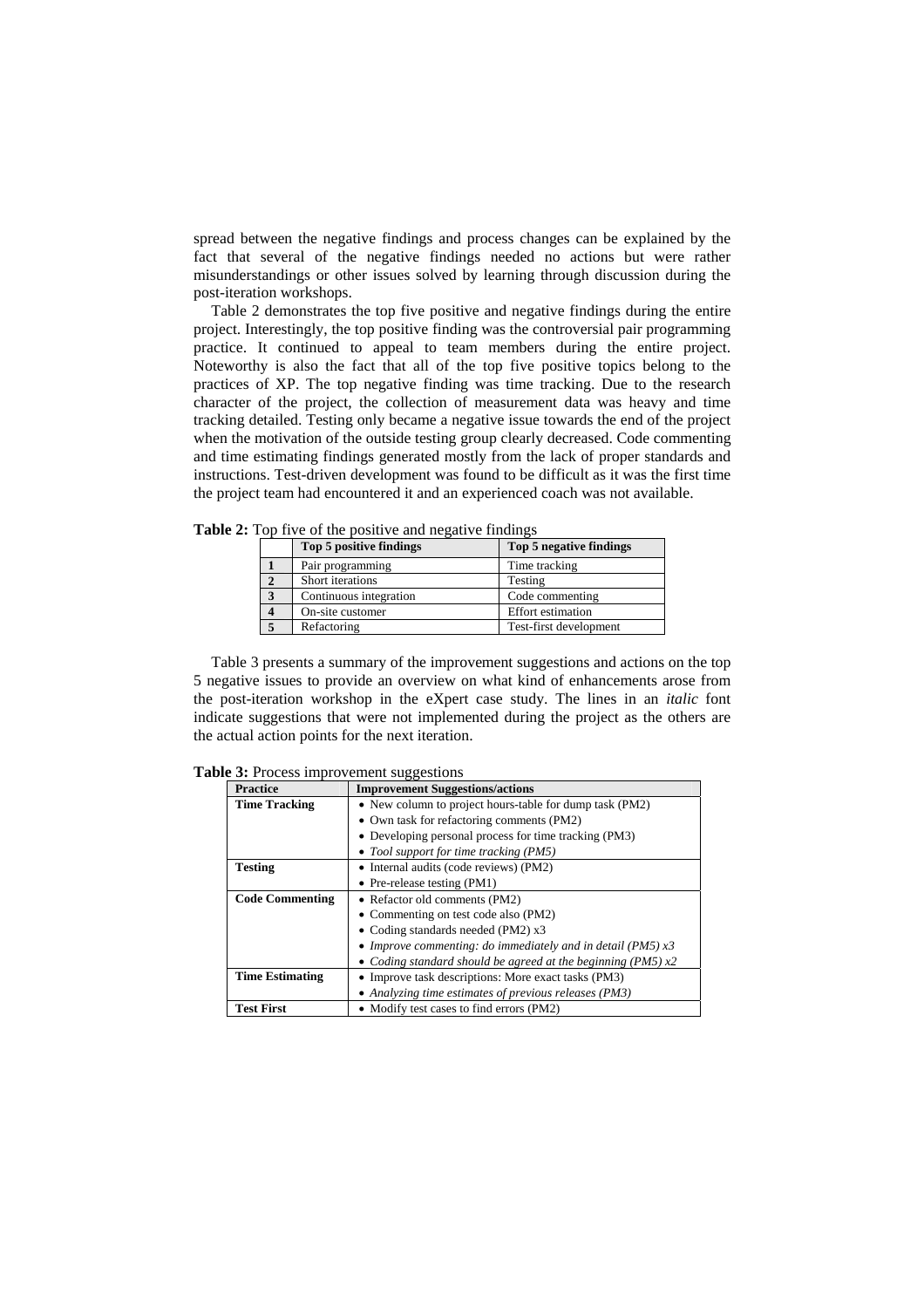#### **3.2 Developer's perceptions**

The project team felt that the post-iteration workshop technique was an effective and convenient way to learn because it summarized the previous iteration and forced each team member to think about its difficulties and negative aspects. This way each member was able to learn and improve their own actions and pay attention to negative issues even if they were not always written down as improvement suggestions. In addition, post-iteration workshops were seen as an efficient and honest way to improve the process because they actually forced the process to take a better direction. The project team found it very creative to discuss experiences and solutions in a group and to criticize the things that were done sloppily or could have been done better. The issues were brought to light and the improvement actions turned out to be successful, according to the project members. As an example, pre-release testing was brought as a new practice to the process and relieved the actual release testing with customer.

The opinion of the project team was that the post-iteration workshop, as applied in eXpert, didn't take too much effort yet still improved the weak aspects of the process significantly. When the development was done in short cycles the things agreed in post-iteration workshops stayed clear in the mind and the effects of improvements were noticeable in the following iterations. All developers were confident that postiteration workshop was a way to get better outcome from the development process. All also favor using this technique in future projects when applicable.

# **4. Conclusions and Further Work**

Agile software development relies on self-organizing teams and the Agile principles suggest that the team should regularly reflect on how to become more effective, and fine-tune and adjust its behavior accordingly. While some systematic approaches have been proposed on how to execute this self-reflection process effectively, little empirical evidence exists as yet. This paper has served for this purpose. Two known self-reflection approaches were combined and 4 post-iteration workshops were held on an XP project. The case study presented (eXpert) is the first in an ongoing series of Agile case studies conducted at the Technical Research Centre of Finland and provides a baseline for further replications for the progress of the post-iteration workshop technique.

Based on our experiences, the KJ method (see section 2.2. for details) proved to be an effective tool in adapting practices in an XP project, as was suggested by Dingsøyr and Hanssen [3]. The quantitative and qualitative findings from the case study support the assumption that with less than 4% effort it is possible to hold postiteration workshops that concretely help improving and optimizing practices, and enhance the learning and satisfaction of the project team. The empirical data from the case study shows that the post-iteration workshops fine-tuned the development process and increased the project team's satisfaction. A strong indication of the benefit of the post-iteration workshop was the positive remarks made by the developers.